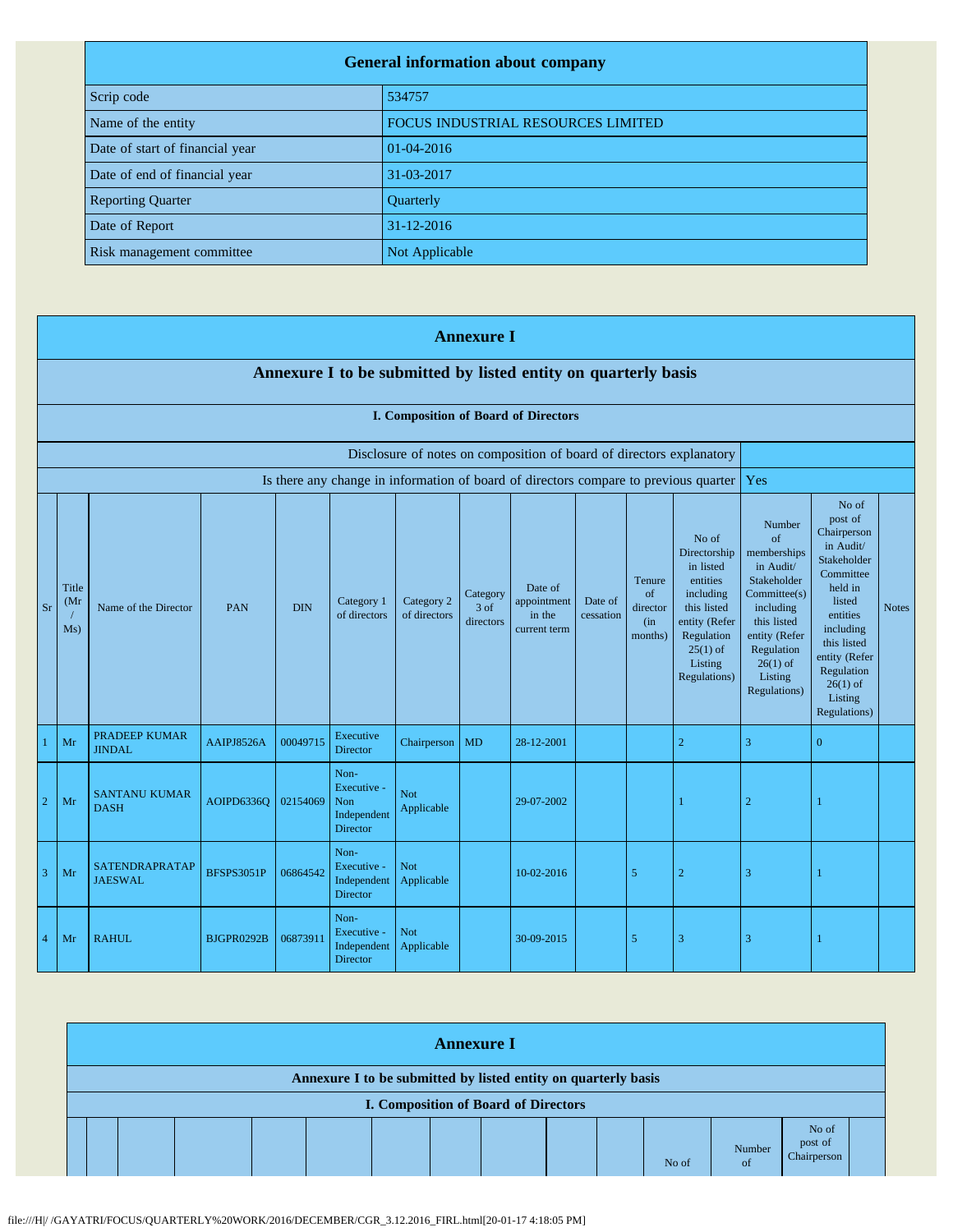| <b>Sr</b>      | Title<br>(Mr)<br>Ms) | Name of<br>the<br>Director                    | <b>PAN</b> | <b>DIN</b> | Category 1<br>of directors                            | Category 2<br><sub>of</sub><br>directors | Category<br>$3$ of<br>directors | Date of<br>appointment<br>in the<br>current term | Date of<br>cessation | Tenure<br>of<br>director<br>(in<br>months) | Directorship<br>in listed<br>entities<br>including<br>this listed<br>entity (Refer<br>Regulation<br>$25(1)$ of<br>Listing<br>Regulations) | memberships<br>in Audit/<br>Stakeholder<br>Commitee(s)<br>including<br>this listed<br>entity (Refer<br>Regulation<br>$26(1)$ of<br>Listing<br>Regulations) | in Audit/<br>Stakeholder<br>Committee<br>held in<br>listed<br>entities<br>including<br>this listed<br>entity (Refer<br>Regulation<br>$26(1)$ of<br>Listing<br>Regulations) | <b>Notes</b> |
|----------------|----------------------|-----------------------------------------------|------------|------------|-------------------------------------------------------|------------------------------------------|---------------------------------|--------------------------------------------------|----------------------|--------------------------------------------|-------------------------------------------------------------------------------------------------------------------------------------------|------------------------------------------------------------------------------------------------------------------------------------------------------------|----------------------------------------------------------------------------------------------------------------------------------------------------------------------------|--------------|
| $\overline{5}$ | <b>Mrs</b>           | <b>MAMTA</b><br><b>JINDAL</b>                 | AEEPJ6955K | 00085096   | Executive<br>Director                                 | <b>Not</b><br>Applicable                 |                                 | 30-09-2015                                       |                      |                                            |                                                                                                                                           |                                                                                                                                                            | $\Omega$                                                                                                                                                                   |              |
| 6              | Mr                   | <b>PAWAN</b><br><b>KUMAR</b><br><b>PODDAR</b> | AAGPP6784N | 02152971   | Non-<br>Executive -<br>Independent<br><b>Director</b> | <b>Not</b><br>Applicable                 |                                 | 01-10-2016                                       |                      | 5                                          | 3                                                                                                                                         | 5                                                                                                                                                          |                                                                                                                                                                            |              |

|                | <b>Annexure 1</b>                                            |                                         |                                                                              |                            |                            |  |  |  |
|----------------|--------------------------------------------------------------|-----------------------------------------|------------------------------------------------------------------------------|----------------------------|----------------------------|--|--|--|
|                | <b>II. Composition of Committees</b>                         |                                         |                                                                              |                            |                            |  |  |  |
|                | Disclosure of notes on composition of committees explanatory |                                         |                                                                              |                            |                            |  |  |  |
|                |                                                              |                                         | Is there any change in information of committees compare to previous quarter | Yes                        |                            |  |  |  |
| <b>Sr</b>      | Name Of Committee                                            | Name of Committee<br>members            | Category 1 of directors                                                      | Category 2 of<br>directors | Name of other<br>committee |  |  |  |
| 1              | <b>Audit Committee</b>                                       | <b>RAHUL</b>                            | Non-Executive - Independent<br><b>Director</b>                               | Chairperson                |                            |  |  |  |
| $\overline{2}$ | <b>Audit Committee</b>                                       | PRADEEP KUMAR<br><b>JINDAL</b>          | <b>Executive Director</b>                                                    | Member                     |                            |  |  |  |
| 3              | <b>Audit Committee</b>                                       | <b>SANTANU KUMAR</b><br><b>DASH</b>     | Non-Executive - Non<br><b>Independent Director</b>                           | Member                     |                            |  |  |  |
| 4              | <b>Audit Committee</b>                                       | <b>SATENDRAPRATAP</b><br><b>JAESWAL</b> | Non-Executive - Independent<br><b>Director</b>                               | Member                     |                            |  |  |  |
| 5              | <b>Audit Committee</b>                                       | <b>PAWAN KUMAR</b><br><b>PODDAR</b>     | Non-Executive - Independent<br><b>Director</b>                               | Member                     |                            |  |  |  |
| 6              | Nomination and remuneration<br>committee                     | <b>RAHUL</b>                            | Non-Executive - Independent<br><b>Director</b>                               | Chairperson                |                            |  |  |  |
| $\overline{7}$ | Nomination and remuneration<br>committee                     | <b>SANTANU KUMAR</b><br><b>DASH</b>     | Non-Executive - Non<br><b>Independent Director</b>                           | Member                     |                            |  |  |  |
| 8              | Nomination and remuneration<br>committee                     | <b>SATENDRAPRATAP</b><br><b>JAESWAL</b> | Non-Executive - Independent<br><b>Director</b>                               | Member                     |                            |  |  |  |
| 9              | <b>Stakeholders Relationship</b><br>Committee                | <b>SANTANU KUMAR</b><br><b>DASH</b>     | Non-Executive - Non<br><b>Independent Director</b>                           | Chairperson                |                            |  |  |  |
| 10             | <b>Stakeholders Relationship</b><br>Committee                | <b>RAHUL</b>                            | Non-Executive - Independent<br><b>Director</b>                               | Member                     |                            |  |  |  |

|           | <b>Annexure 1</b>                             |                              |                            |                            |                            |  |  |  |
|-----------|-----------------------------------------------|------------------------------|----------------------------|----------------------------|----------------------------|--|--|--|
|           | <b>II. Composition of Committees</b>          |                              |                            |                            |                            |  |  |  |
| <b>Sr</b> | Name Of Committee                             | Name of Committee<br>members | Category 1 of<br>directors | Category 2 of<br>directors | Name of other<br>committee |  |  |  |
|           | <b>Stakeholders Relationship</b><br>Committee | <b>MAMTA JINDAL</b>          | <b>Executive Director</b>  | Member                     |                            |  |  |  |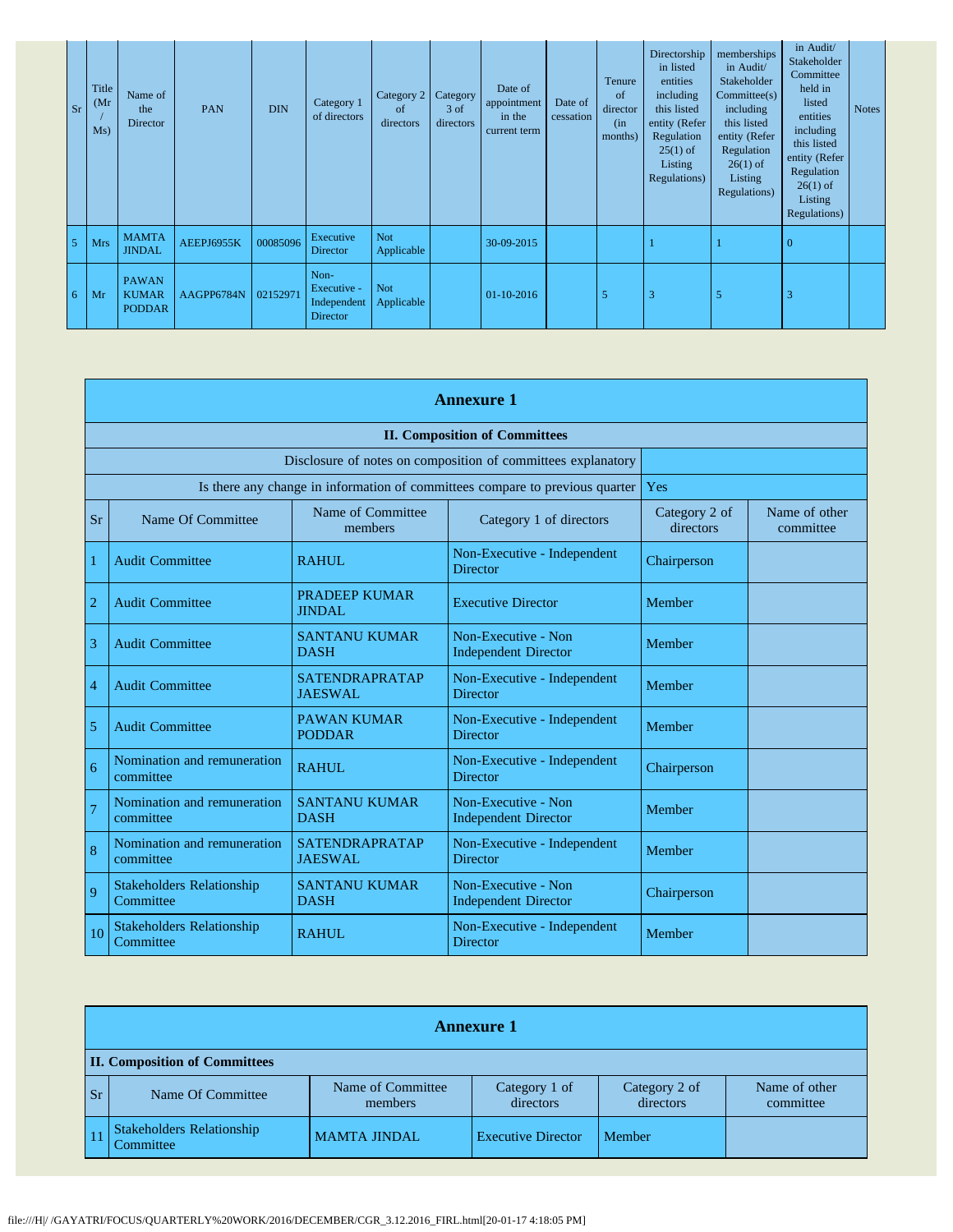|                | <b>Annexure 1</b>                                                |                                                       |                                                                |  |  |  |  |  |
|----------------|------------------------------------------------------------------|-------------------------------------------------------|----------------------------------------------------------------|--|--|--|--|--|
|                | <b>Annexure 1</b>                                                |                                                       |                                                                |  |  |  |  |  |
|                | <b>III.</b> Meeting of Board of Directors                        |                                                       |                                                                |  |  |  |  |  |
|                | Disclosure of notes on meeting of board of directors explanatory |                                                       |                                                                |  |  |  |  |  |
| <b>Sr</b>      | Date(s) of meeting (if any) in the<br>previous quarter           | Date(s) of meeting (if any) in the<br>current quarter | Maximum gap between any two consecutive (in<br>number of days) |  |  |  |  |  |
|                | 12-08-2016                                                       |                                                       |                                                                |  |  |  |  |  |
| $\overline{2}$ | 02-09-2016                                                       |                                                       | 20                                                             |  |  |  |  |  |
| 3              |                                                                  | $01-10-2016$                                          | 28                                                             |  |  |  |  |  |
| $\overline{4}$ |                                                                  | 14-11-2016                                            | 43                                                             |  |  |  |  |  |
| 5              |                                                                  | 29-12-2016                                            | 44                                                             |  |  |  |  |  |

|                | <b>Annexure 1</b>                                        |                                                                   |                                                     |                                           |                                                                   |                                                                               |                               |  |  |  |
|----------------|----------------------------------------------------------|-------------------------------------------------------------------|-----------------------------------------------------|-------------------------------------------|-------------------------------------------------------------------|-------------------------------------------------------------------------------|-------------------------------|--|--|--|
|                | <b>IV. Meeting of Committees</b>                         |                                                                   |                                                     |                                           |                                                                   |                                                                               |                               |  |  |  |
|                | Disclosure of notes on meeting of committees explanatory |                                                                   |                                                     |                                           |                                                                   |                                                                               |                               |  |  |  |
| <b>Sr</b>      | Name of<br>Committee                                     | Date(s) of meeting<br>of the committee in<br>the relevant quarter | Whether<br>requirement of<br>Ouorum met<br>(Yes/No) | Requirement<br>of Quorum<br>met (details) | Date(s) of meeting<br>of the committee in<br>the previous quarter | Maximum gap between<br>any two consecutive<br>meetings (in number of<br>days) | Name of<br>other<br>committee |  |  |  |
| $\mathbf{1}$   | Audit<br>Committee                                       |                                                                   | Yes                                                 |                                           | 12-08-2016                                                        | 20                                                                            |                               |  |  |  |
| $\overline{2}$ | Audit<br>Committee                                       | $01 - 10 - 2016$                                                  | Yes                                                 |                                           | $02 - 09 - 2016$                                                  | 28                                                                            |                               |  |  |  |
| $\overline{3}$ | Audit<br>Committee                                       | 14-11-2016                                                        | Yes                                                 |                                           |                                                                   | 43                                                                            |                               |  |  |  |
| $\overline{4}$ | Nomination<br>and<br>remuneration<br>committee           |                                                                   | Yes                                                 |                                           | 12-08-2016                                                        | 20                                                                            |                               |  |  |  |
| 5              | <b>Nomination</b><br>and<br>remuneration<br>committee    | 29-12-2016                                                        | Yes                                                 |                                           | $02 - 09 - 2016$                                                  | 117                                                                           |                               |  |  |  |
| 6              | <b>Stakeholders</b><br>Relationship<br>Committee         |                                                                   | Yes                                                 |                                           | 12-08-2016                                                        |                                                                               |                               |  |  |  |

|                | <b>Annexure 1</b>                                                                                         |                                  |                                                                    |  |  |  |  |
|----------------|-----------------------------------------------------------------------------------------------------------|----------------------------------|--------------------------------------------------------------------|--|--|--|--|
|                | <b>V. Related Party Transactions</b>                                                                      |                                  |                                                                    |  |  |  |  |
|                | Subject                                                                                                   | Compliance status<br>(Yes/No/NA) | If status is "No" details of non-<br>compliance may be given here. |  |  |  |  |
|                | Whether prior approval of audit committee obtained                                                        | <b>NA</b>                        |                                                                    |  |  |  |  |
| $\overline{2}$ | Whether shareholder approval obtained for material RPT                                                    | <b>NA</b>                        |                                                                    |  |  |  |  |
|                | Whether details of RPT entered into pursuant to omnibus approval<br>have been reviewed by Audit Committee | <b>NA</b>                        |                                                                    |  |  |  |  |